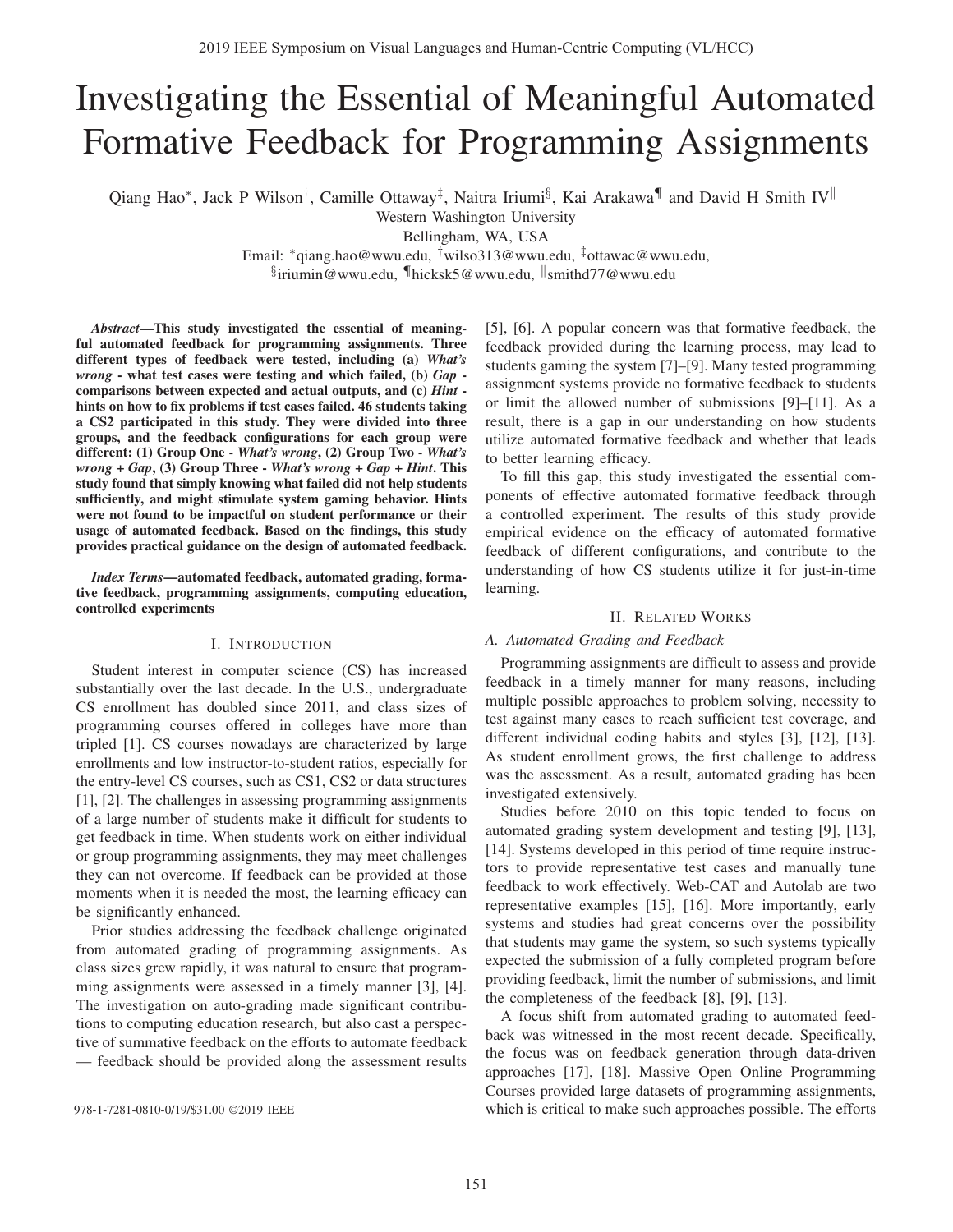typically aim at providing student suggestions on repairing their program through measuring the distance between their program and the most similar working program [19]–[21]. Such efforts are still in their early stage for two reasons. First, these approaches were rarely tested in authentic environments. Second, how these approaches can be effectively applied to a significantly smaller dataset (i.e., a face-to-face CS1 in a large university) is still unknown.

## *B. Effective Feedback from Educational Perspectives*

In general, feedback can be categorized into two types: formative and summative. Summative feedback is provided when assessment results are released, whereas formative feedback is provided during the learning process. Formative feedback has been found constantly more effective than summative feedback in helping students learn in educational studies across different disciplines, because summative feedback serves more as a justification of the assessment results in student eyes [5], [6], [8]. However, this important perspective was not well taken by studies on automated feedback. Early studies found that students tended to abuse multi-leveled hints where the bottom-level hint revealed direct answers [22]–[24]. Although hints can only be considered as one type of feedback, many studies used the two terms interchangeably [8], [13], [22], [25]. This may contribute to the lack of investigations on how CS students actually use automated feedback.

| Worker information<br><b>Build system information</b><br>453 |             |                           | worker_infin.<br>(Nystancinfa) |
|--------------------------------------------------------------|-------------|---------------------------|--------------------------------|
|                                                              |             |                           | Xi Remove log   45 Raw log     |
| Job log                                                      | View config |                           |                                |
| JDK: oraclejdk8 Java<br>Ci=true                              |             |                           |                                |
| 읖                                                            |             |                           |                                |
| P Branchmaster @                                             |             |                           |                                |
| Compare 1aacc00ab32chc c                                     |             | 2 months ago              |                                |
| ← Commit ab32cbc                                             |             | <b>C</b> : Ran for 50 sec | <b>Debug build</b>             |
| X master finished isPartiallyValid                           |             | $-6 - 45$ failed          | Restart build                  |

Fig. 1. A partial screenshot of what a student sees on Travis-CI

#### III. RESEARCH DESIGN

#### *A. Research Questions*

Two research questions to guide the research design, including:

- 1) What feedback component is more essential than others to student learning?
- 2) How do automated feedback configurations affect student usage behavior?

## *B. System Implementation and Feedback Design*

The automated feedback service we implemented for this study was through the existing infrastructures, including GitHub, GitHub Classroom, Travis-CI and Gradle. Travis-CI is a distributed continuous integration service for building and testing software projects hosted at GitHub [26]. Gradle is an open-source build automation system for Java programming [27]. Our settings allow students to commit & push to GitHub as many times as they want before due dates. Every commit & push will trigger the execution of the submitted code and prepared testing code, and the generated formative feedback will be presented on Travis-CI (https://travis-ci.com; see Figure 1). Students can always get formative feedback regardless of if they have fully finished the program or not. In addition, no explicit submission actions are required beyond regular commits & pushes.

The key of this study is the design of feedback. Synthesizing the literature on feedback, we classified common feedback into three types in the context of computing education:

- 1) *What's wrong*: Per test case, what it is testing and whether it is a pass or failure [28]
- 2) *Gap*: Per test case, what the expected output is, and what the actual output is [29]
- 3) *Hint*: Per test case, how you may fix the issue if the test case fails [22], [25]

All types of feedback were implemented per test case. To effectively implement *Hint*, we adopted the approach used by Parihar et al. [20]. We collected student submissions of the same programming assignments over the last three quarters, summarized the common mistakes and problems, and designed adaptive hints for the top five common mistakes per test case.

### *C. Experiment Design*

This study was conducted in a large university in the North American Pacific Northwest. 46 students taking a CS2 participated in this study. The course was composed of both lectures and lab sessions. Students were expected to complete



Fig. 2. An example of different feedback configurations for a method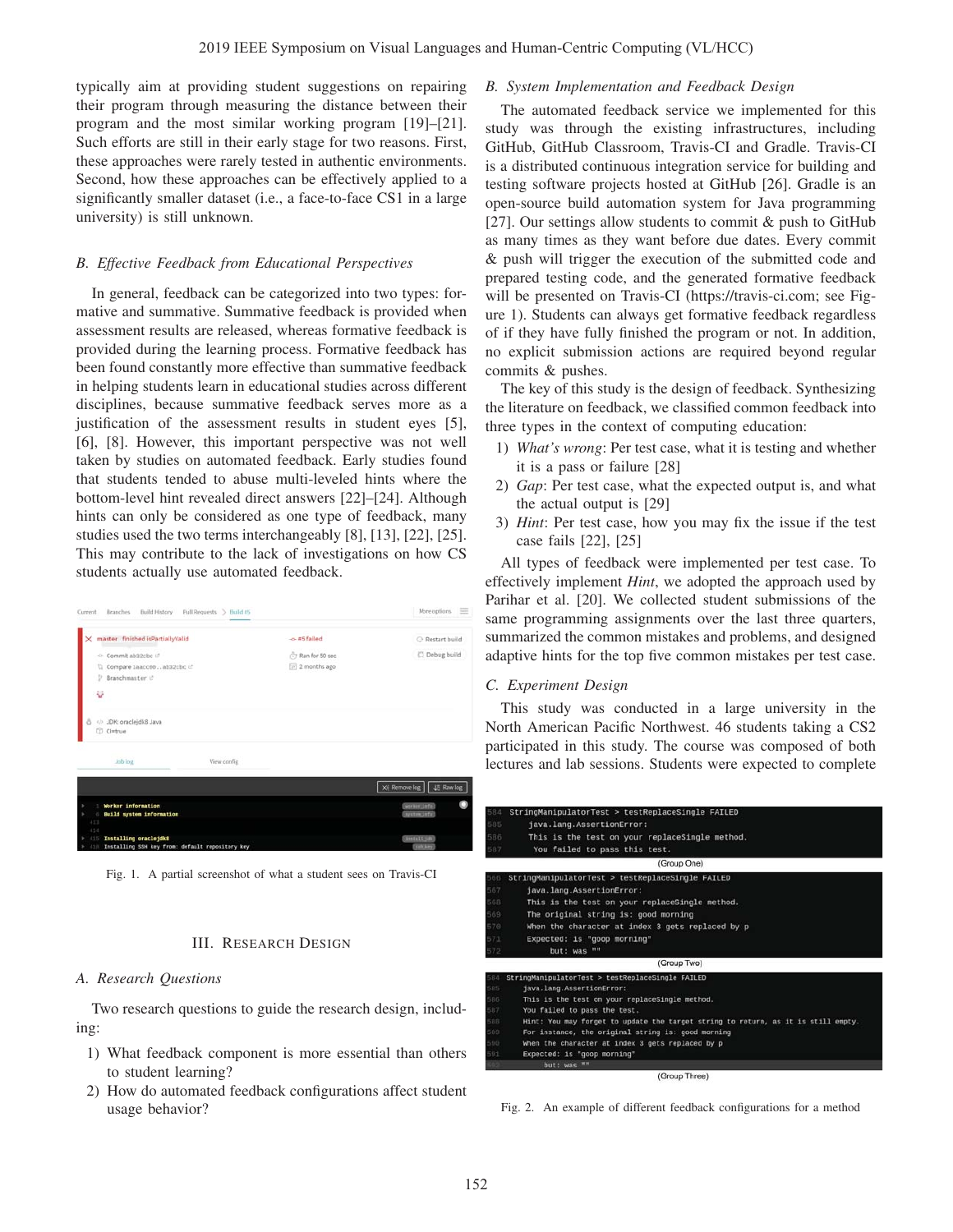three complex individual programming assignments during the lab sessions. Each assignment required about 200-300 lines of code to completely solve the given problem. Students were randomly and evenly divided into three different lab sessions. Each student only attended one lab session throughout the whole semester. Therefore, each lab session was treated as a group. The automated feedback each group received on their programming assignments were configured different (see Figure 2):

- 1) Group One: *What's wrong*
- 2) Group Two: *What's wrong* + *Gap*
- 3) Group Three: *What's wrong* + *Gap* + *Hint*

All students learned how to use Git before taking the experimental course, and they were given detailed instruction on how to utilize automated formative feedback in the beginning of the course. All student coding behaviors captured by Git and Travis were tracked. Students were asked to indicate the frequency of checking feedback on Travis-CI by the end of the course. Their performance on programming assignments were also recorded.

### IV. RESULTS

### *A. What feedback component is more essential than others to student learning?*

To answer the question "*What feedback component is more essential than others to student learning?*", we examined and compared student programming assignment performance across the three groups. The performance of 46 students from three groups was summarized in Table 1.

TABLE I STUDENT AVERAGE PERFORMANCE PER GROUP PER PROGRAMMING ASSIGNMENT

| Group | Student | Average Performance |              |              |
|-------|---------|---------------------|--------------|--------------|
|       | numbers | Assignment 1        | Assignment 2 | Assignment 3 |
| One   |         |                     | 64.49        | 79.53        |
| Two   |         | 95.41               | 86.25        | 83.75        |
| Three |         | 95                  | 94.17        | 91.67        |

*Full score of each assignment is 100.*

One-way multivariate analysis of variance (MANOVA) was applied to examine the differences in student performance across the three groups. Using Pillai's trace, there was a significant effect being detected,  $V = 0.655$ ,  $F(6, 84) = 6.823$ ,  $p < 0.01$ . The observed statistical power was 0.98.

The MANOVA was followed up with discriminant analysis, which revealed two discriminant functions. The first function explained 98.2% of the variance, cononical  $R^2 = 0.63$ , whereas the second explained 1.8%, canonical  $R^2 = 0.03$ . In combination, these discriminative functions significantly differentiated Group One from Group Two and Three,  $\lambda = 0.363$ ,  $\chi^2(6) =$ 42.513,  $p < 0.01$ , but removing the first function indicated that the second function did not significantly differentiate the remaining two groups,  $\lambda = 0.970$ ,  $\chi^2(2) = 1.280$ ,  $p > 0.05$ . In other words, the significant differences detected by MANOVA only existed between Group One and Group Two / Three.

No significant difference was found between Group Two and Three.

The findings show that when students only received *What's wrong* feedback, their performance significantly lagged behind their counterparts receiving *Gap* feedback. However, no significant difference was observed between the groups with and without *Hint* feedback.

*B. How do automated feedback configurations affect student usage behavior?*

To answer the question "*How do automated feedback configurations affect student usage behavior?*", we conducted a one-question survey at the end of the course to (1) confirm that students indeed used the provided automated feedback, and (2) to learn about group differences in terms of feedback usage. The one question in the survey was:

How often did you check the feedback on Travis-CI?

A 4-point Likert scale was adopted for the question. Choices for the question include:

- (a) Rarely
- (b) Sometimes
- (c) Often
- (d) Always

The four choices corresponded to points ranging from 1 to 4. The average of all 46 students was 3.72. One-way Analysis of variance showed no significant difference across the three groups,  $F(2, 43) = 0.124$ ,  $p > 0.05$ . In other words, students reported that they used the automated formative feedback frequently regardless of which group they were in.

To further understand the group difference in feedback usage, we aggregated student feedback seeking behaviors (i.e., commit & push) by day. When the aggregated commits & pushes are plotted against the time, there is a clear difference in commit & push numbers among the three groups. For instance, students had 15 days to work on programming assignment three (see Figure 3). In the first five days no clear pattern can be found. In the remaining ten days, Group One committed & pushed significantly more frequently than Group Two and Three, especially during the last three days ahead of the due date. However, there is no apparent frequency difference between Group Two and Three. Similar effects were observed on all three programming assignments. Overall, students who only received *What's wrong* feedback committed & pushed more frequently than their counterparts receiving *Gap* feedback. No significant difference was observed between the groups with and without *Hint* feedback.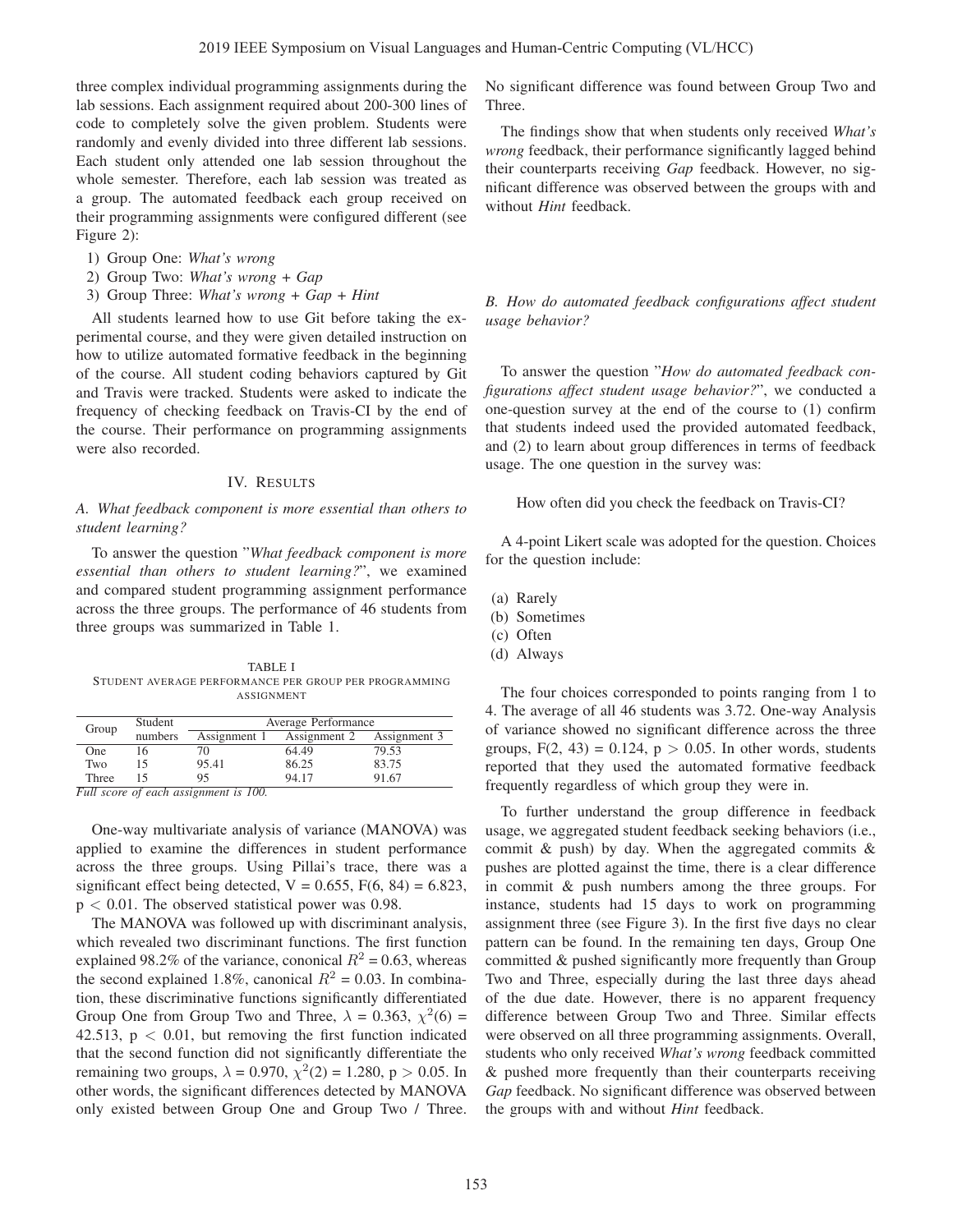

Fig. 3. An example of commit & push numbers per group for a programming assignment

# V. DISCUSSION

Among the findings of this study, we would like to highlight two points. First, the observed "system gaming behaviors" among students might be an indicator of ineffective feedback design instead of students abusing automated feedback intentionally. Given that nearly all students reported substantial usage of automated formative feedback, it is safe to assume that when a student committed & pushed their code to GitHub, they intended to seek feedback. Based on this assumption, it is obvious that students who only received *What's wrong* feedback sought feedback much more frequently than their counterparts in Group Two and Three. If we only look at the commit & push numbers of this group of students exclusively, it is tempting to conclude that this group of students gamed the system and abused automated feedback. Many prior studies that had similar observations interpreted it as "intentional system gaming behaviors", and further proposed limiting the number of feedback students can get, or providing no feedback prior to assessment at all [23], [30], [31]. However, when we classified feedback into different types and tested them individually in a controlled study, evidence against this interpretation emerged. Students who only received *What's wrong* feedback sought feedback more frequently, but they did not perform as well as their counterparts receiving more fine-grained feedback. In other words, the reason this group of students sought more feedback is not likely because they were taking advantage of the unlimited feedback. On the other hand, those students might not get the help they needed in problem solving. They kept seeking more feedback simply to use it as a confirmation to see if they successfully passed all test cases, but they were rarely sure if they were on the right track.

Second, the effectiveness of hints delivered by automated feedback deserves further investigation. Another important finding from the results is that there was no significant difference between students who received and those who did not receive *Hint* feedback in either academic performance or feedback-seeking frequencies. There are different ways to interpret this finding. One possibility is that the *Hint* as a feedback type was not implemented well enough to realize its full potential in this study. Only adaptive hints for top five errors per test case were implemented. For errors outside of this scope no adaptive hints were provided. It is possible that the summarized top five errors were not representative enough to cover the errors students made during this experimental course. As the result, students found hints of little help. Some researchers may argue that the lack of multilevel hints is another reason. We intentionally decided not to implement hints in multiple levels in which the bottom level is closest to revealing direct answers. This design was found to stimulate system gaming behaviors and to be detrimental to student learning in studies on intelligent tutor systems [22], [23]. Another possible interpretation is that the comparisons between expected and actual outputs provided sufficient information for students to move forward. It is worth noting that students taking the experimental course were provided multiple channels to have their questions answered, including instructor office hours, teaching assistant office hours, and a dedicated online Question & Answer platform where students can ask learning questions to both instructors and their peers. The process of debugging, research and fixing errors might take time, but also provide students a valuable opportunities to learn debugging [32], [33].

#### VI. LIMITATIONS

This study is not without limitations. The sample size of this study is comparatively small. Although the sample size was sufficient for a three-group controlled experiment, it is unknown whether the findings can be generalized to CS courses with significantly larger sizes, or outside of the context of CS2. Future studies may consider replicating this experiment in the context of a larger CS course, especially a CS1. Additionally, no qualitative data on how students actually used automated feedback were collected from the experiment. Either in-depth interviews or observations can provide richer information on student usage of automated feedback and the relationship between usage and automated feedback configuration. Future studies are recommended to utilize both quantitative and qualitative methods to answer the research question "*How do automated feedback configurations affect student usage behavior?*".

## VII. CONCLUSIONS

This study investigated the essential of meaningful automated feedback for programming assignments using a quasicontrolled experiment. The results revealed that simply knowing what fails does not help students sufficiently, and may stimulate system gaming behavior. Hints were not found impactful on student performance or their usage of automated feedback. In contrast, the gap between the current and expected states seem to provide sufficient information for students to move forward and fix errors in the context of a CS course where multiple support venues were available. We discussed the implications of the findings and further provided guidance on effective automated feedback design based on the findings.